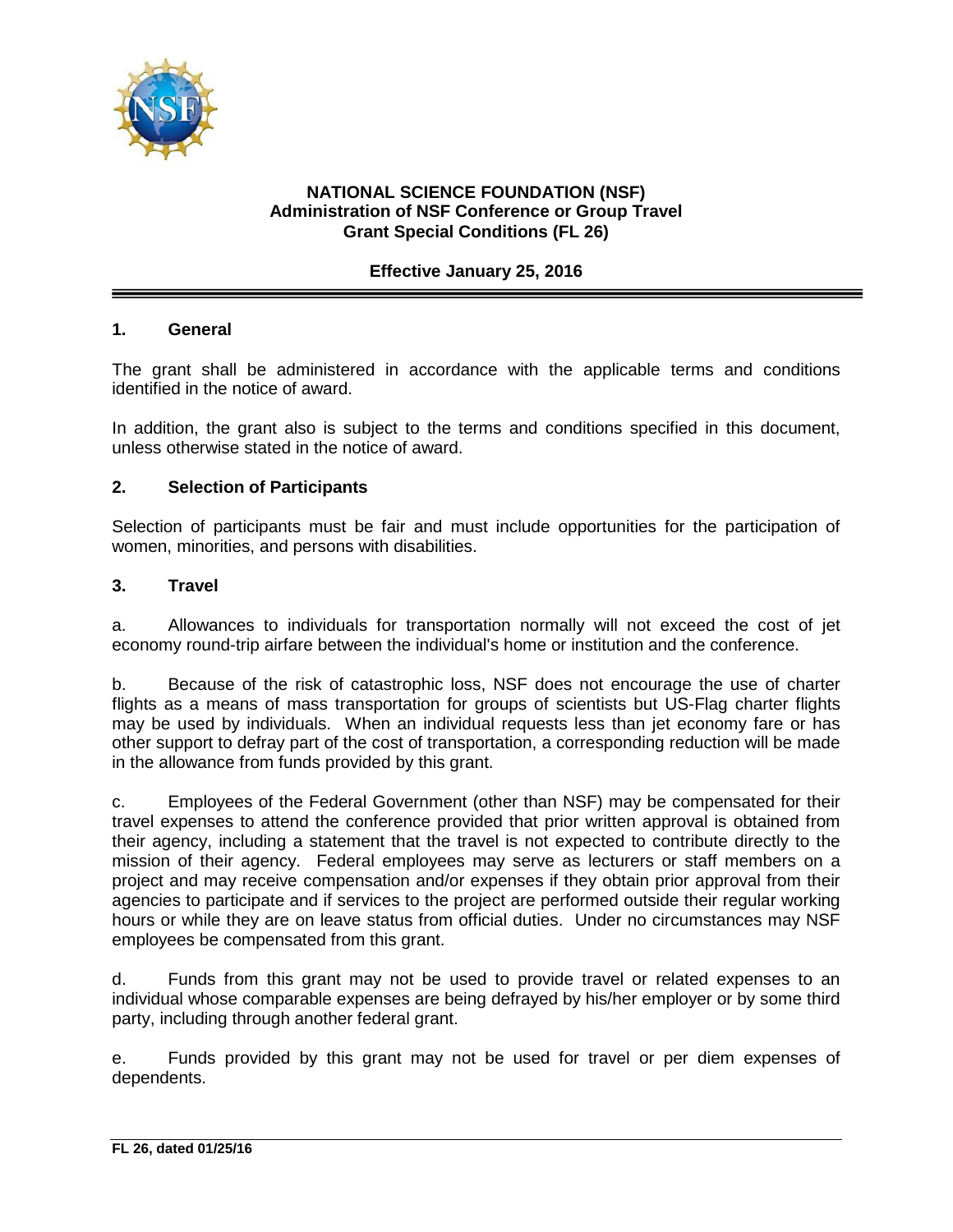f. Further NSF approval of separate trips by persons to attend the conference is not required.

g. Any air transportation to, from, between, or within a country other than the US of persons or property, the expense of which will be assisted by NSF funding, must be performed in accordance with Article 10, "*Travel*" of the NSF *Grant General Conditions* (GC-1)*.*

h. NSF assumes no responsibility for securing passports or visas required by any person because of his/her participation in an NSF-supported project.

i. Costs of entertainment, amusement, diversion and social activities and any costs directly associated with such activities (such as tickets to shows or sports events, and related meals, lodging, rentals, transportation and gratuities) are unallowable. Expenses of grantee employees who are not on travel status, serving as hosts, or otherwise participating at meals that are primarily social occasions involving speakers or consultants are not allowable, even if the costs of the speaker or consultant are allowable.

The grantee also must consult the NSF *Grant Proposal Guide* (GPG) Chapter II.D.9, which provides additional coverage on allowability of costs associated with conferences.

# **4. Program Income**

In lieu of Article 27.b "*Program Income*", of NSF's GC-1, substitute the following:

Unless otherwise specified in the grant, program income received or accruing to the grantee during the period of the grant should be designated for deductive treatment, and must be remitted to NSF by crediting costs otherwise chargeable against the grant. Program Income in excess of the grant will be remitted to NSF electronically or by check payable to the National Science Foundation.

### **5. Reporting Requirements**

The grantee will ensure that the Principal Investigator (PI) under a group travel grant accepts responsibility for reporting on the group's participation in the conference. The report should be submitted electronically, via Research.gov. The report should include: (1) a description of the participant selection process; (2) a list of persons for whom travel funds were provided; (3) their institutional addresses; (4) the sum awarded; and (5) information on the conference including number of persons attending, total number of US participants, and other countries represented, highlights of the program and general reaction of the US participants supported under the group travel grant.

Group travel grantees are required to retain supporting documentation that funds were spent in accordance with the original intent of the proposal. Such documentation will be subject to audit as specified in Article 31, "*Audit and Records*" of NSF's GC-1*.*

# **6. Grant Monitoring and Evaluation**

The Foundation may, as part of its program evaluation activities, carry out assessments of the outcomes of selected group travel grants. The grantee is requested to cooperate with Foundation staff or designated third parties conducting these assessments.